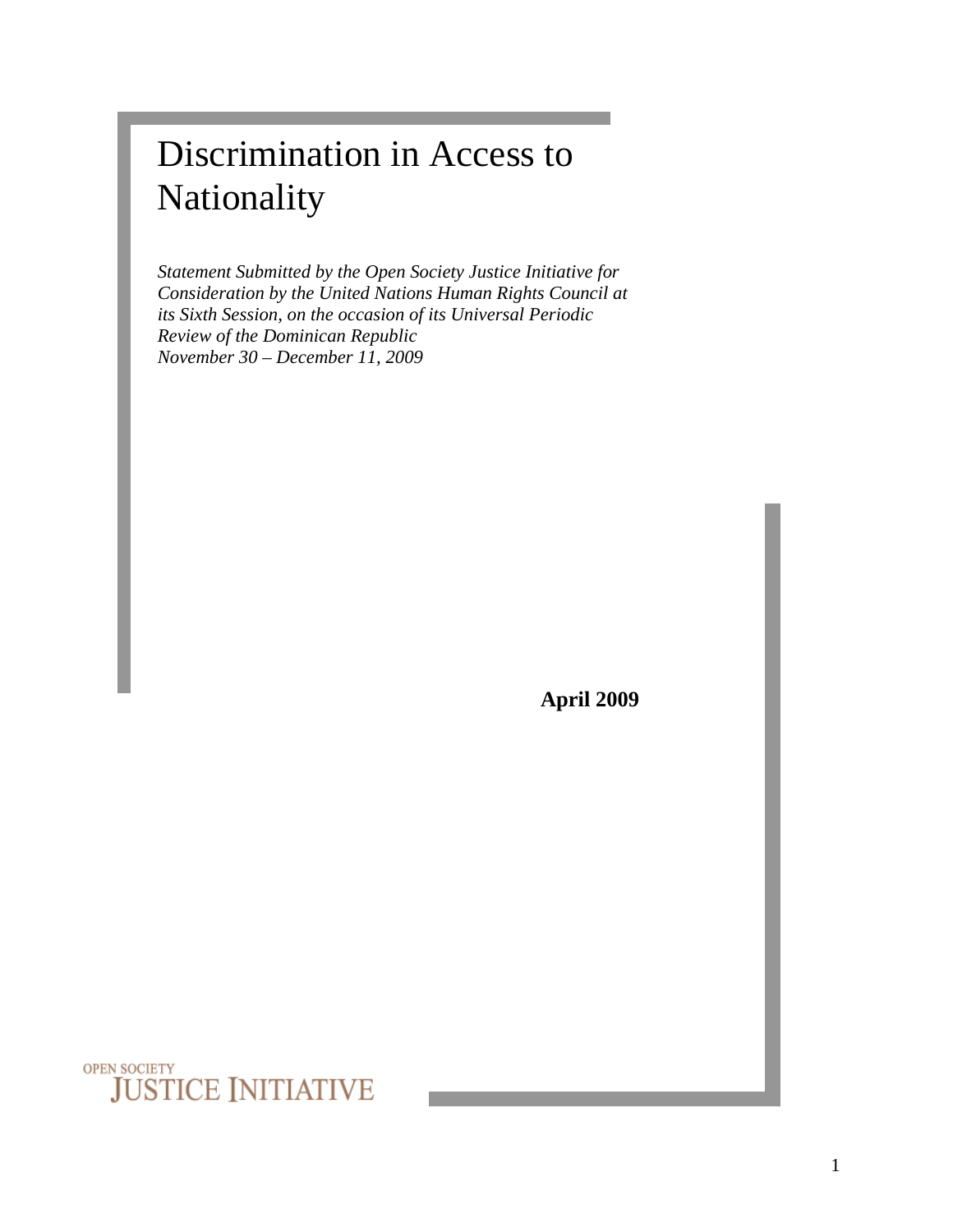#### I. **INTRODUCTION**

- 1. The Justice Initiative is an operational program of the Open Society Institute (OSI) that pursues law reform activities grounded in the protection of human rights and contributes to the development of legal capacity worldwide. A major area of the Justice Initiative's work is the enforcement of international legal prohibitions on discrimination, statelessness and arbitrary deprivation of nationality.
- 2. Dominicans of Haitian are experiencing discriminatory denial of their right to nationality. The Dominican government has targeted this significant proportion of the Dominican population through legislative and policy changes that are depriving Dominicans of Haitian descent of recognition of their lawful nationality and, in consequence, of fundamental rights that depend upon nationality.

### II. **THE DOMINICAN REPUBLIC'S INTERNATIONAL AND NATIONALOBLIGATIONS WITH RESPECT TO THE RIGHT TO NATIONALITY**

#### A. Scope of international obligations

- 3. The Dominican Republic is a party to several international and regional treaties that provide legal standards with respect to statelessness and the right to nationality.<sup>[1](#page-1-0)</sup> The Dominican Republic has signed but not ratified the Convention on the Reduction of Statelessness (1961). It is not a party to the Convention Relating to the Status of Stateless Persons (1954). These are key international instruments that guarantee the protection of stateless people and the Dominican Republic should consider ratifying these two treaties.
- 4. The Dominican Republic's obligations under various treaties must be understood in terms of General Recommendation No. 30 of the Committee on the Elimination of All Forms of Racial Discrimination (CERD) which recommends that States "[r]ecognize that deprivation of citizenship on the basis of race, colour, descent, or national or ethnic origin is a breach of States' Parties obligations to ensure non-discriminatory enjoyment of the right to nationality."<sup>[2](#page-1-1)</sup>
- B. Constitutional and legislative framework

- 5. Article 11 of the Dominican constitution establishes citizenship according to the *jus soli* principle: all children born on national territory are Dominican nationals, with the exception of those whose parents are diplomats or persons "in transit." Until recently, persons "in transit" for purposes of citizenship exclusion were those who spent no more than ten days in the Dominican Republic at the time of their children's births.  $3$
- 6. The new General Law on Migration (Law No. 285-04), adopted in 2004, redefined the "in transit" exception, broadening it to include all children of "non-residents". "Non-resident" is broadly defined to include not only travelers in transit to another country but also tourists, businesspeople, laborers with temporary visas allowing them to work in the Dominican Republic (including

<span id="page-1-0"></span><sup>&</sup>lt;sup>1</sup> Acceded to the International Covenant on Civil and Political Rights on April 4, 19789 (no reservations); acceded to the Convention on the Elimination of All Forms of Racial Discrimination on June 24, 1983 (no reservations); ratified the Convention on the Elimination of all Forms of Discrimination against Women on October 2, 1982 (no reservations); acceded to the Convention on the Rights of the Child on July 11, 1991 (no reservations); acceded on the American Convention on Human Rights on July 9, 1977 (one reservation with respect to the death penalty provision). 2

<span id="page-1-1"></span> $2$  CERD, General Recommendation No. 30: Discrimination Against Non-Citizens, October 1, 2004, para. 14.

<span id="page-1-2"></span><sup>&</sup>lt;sup>3</sup> Immigration Act No. 95 of April 14, 1939 and the Immigration Regulation No. 279 of May 12, 1939.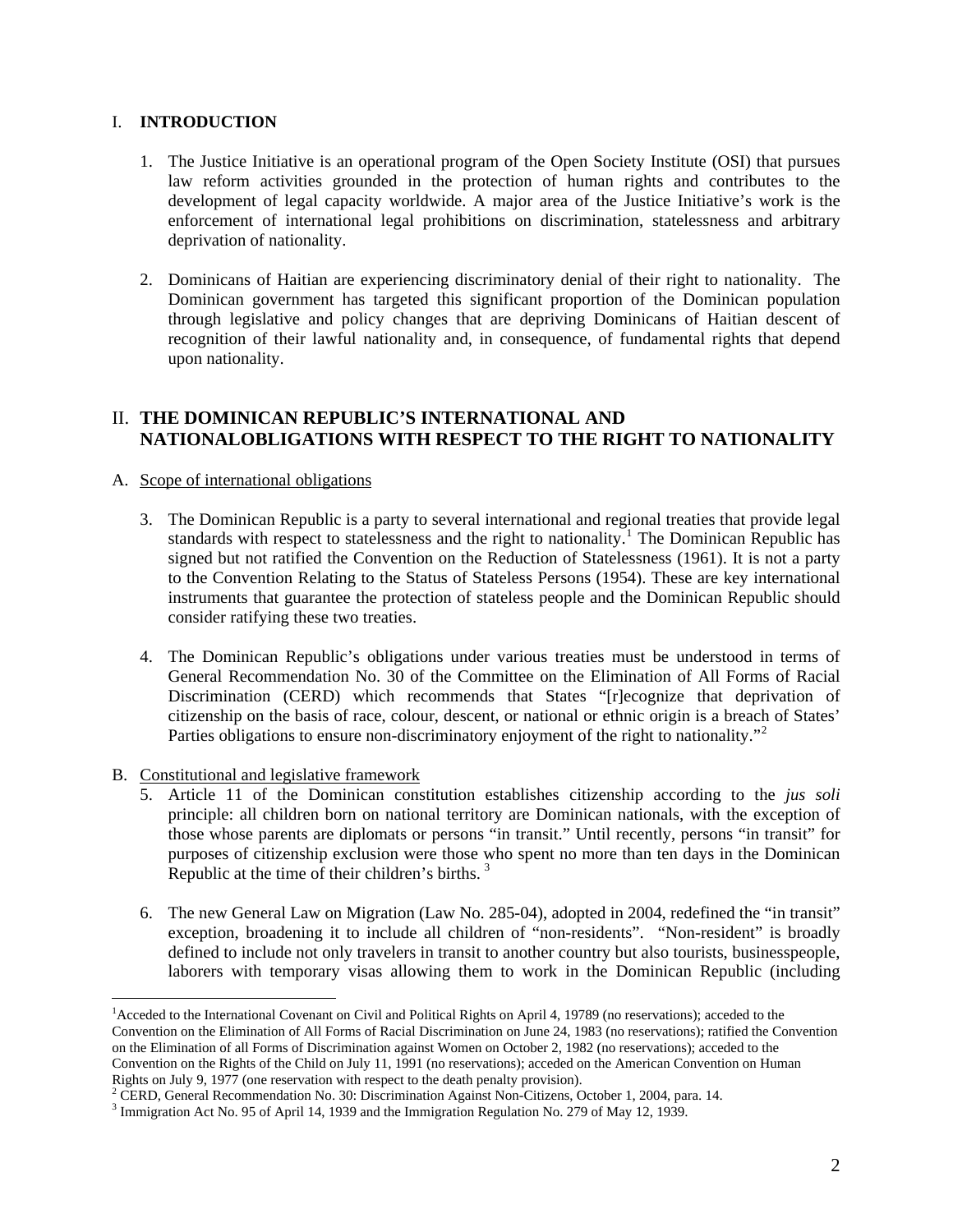seasonal workers in the sugar industry or performing other agricultural work), residents of the Dominico-Haitian border, persons who entered the country legally but have overstayed their visas, undocumented migrant workers, $4$  and persons who cannot otherwise prove their residence in the Dominican Republic. [5](#page-2-1)

## III. **THE DOMINICAN REPUBLIC'S NATIONALITY POLICIES DEPRIVE DOMINICANS OF HAITIAN DESCENT OF RECOGNITION OF CITIZENSHIP, LEAVING THEM STATELESS**

- A. The Dominican Republic's current nationality policies disproportionately affect Dominicans of Haitian descent
	- 7. As a result of historical discrimination, Dominicans of Haitian descent face particular challenges in providing documentary proof of their citizenship, or that of their parents, and are thus disproportionately affected by current practices. Individuals who do not have documentary proof of their parents' Dominican citizenship or legal residency are now categorized as "non-residents" regardless of how long they or their families have lived in the Dominican Republic. Children without proof of their parents' citizenship are told they must go to foreign embassies and consulates to obtain birth certificates. Many parents of Dominican-born children lack the necessary documentation, due to the long-standing refusal of many local government officials to issue it to persons believed to be of Haitian descent.
	- 8. In direct breach of an historic judgment of the Inter-American Court of Human Rights in 2004,<sup>[6](#page-2-2)</sup> the government has continued discriminating against persons of Haitian descent in access to citizenship in three principal ways:
		- a. The government is retroactively applying the 2004 migration law to denationalize Dominicans of Haitian descent whose citizenship has already been recognized by the state. The Dominican Republic has refused to issue *cédulas de identidad* (the national identity card required of all Dominican adults) to many Dominicans of Haitian descent on the basis that their birth certificates—a prerequisite for obtaining *cédulas*—are no longer valid because their parents were "non-residents" when their births were registered. And yet, in many cases the affected individuals were born 10 and 20 years prior to the creation of this category of

<span id="page-2-0"></span><sup>4</sup> According to Article 36 of the General Law on Migration No. 285-04, Nonresidents are eligible as qualified aliens in some of the following subcategories: 1. Tourists, those understood to foreigners entering the country for recreation, leisure, rest and fun, with enough resources to do so; 2. Business people, who visit the country because of their business or commercial activities and to evaluate the establishment of such activities; 3. Crew and staff manning a conveyance; 4. Passengers in transit to other destinations abroad; 5. Temporary workers, defined as all those foreigners who enter the country to provide their labor services for a fixed period and under contract…6. Residents of border communities …7. Persons in groups because of their sporting, artistic, academic or related nature.; 8. Foreigners entering the country with a resident visa with the intent to complete the procedures within the country for the award of the Dominican residence; 9. Students who enter the country to study as regular students in officially recognized establishments; 10. Non-residents are considered people in transit, for the purposes of applying Article 11 of the Constitution of the Republic. .

<span id="page-2-1"></span> $<sup>5</sup>$  Article 129 of the same law mandates that "[w]hoever shall have entered [the country] legally and has overstayed his residency,</sup> independent of his actual status, shall be considered as a Non-Resident." 6 *Dilcia Yean and Violeta Bosico v. Dominican Republic,* Int. Am. Ct. H.R. Case No. 12.189 (September 8, 2005). The case was

<span id="page-2-2"></span>brought by two Dominican girls of Haitian descent, Dilcia Yean and Violeta Bosico, who were denied Dominican birth certificates even though both they and their mothers had been born on Dominican territory. As a result, they could not enroll in school and remained vulnerable to summary expulsion from their country of birth. The Inter-American Court ruled that the government's birth registration policy constituted impermissible racial discrimination which had the effect of rendering Dominican children of Haitian descent effectively stateless and barred them from accessing basic human rights in violation of the American Convention on Human Rights, particularly the rights to recognition of juridical personality (Article 3), a given name (Article 18), nationality (Article 20), and equal protection before the law (Article 24).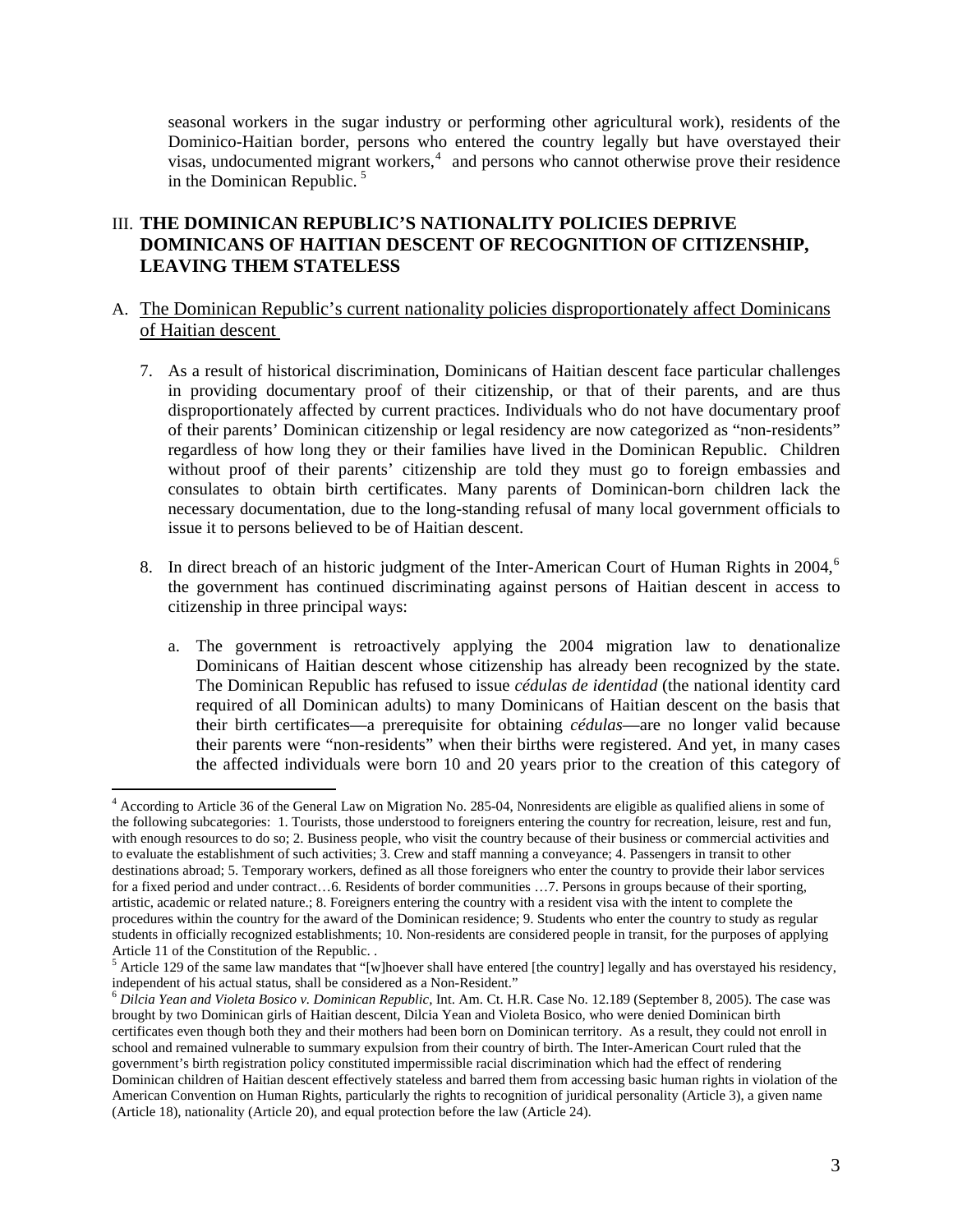"non-resident" by the 2004 law. Those denied *cédulas* are unable to vote, attend school, obtain lawful employment, or register the birth of their own children. This last consequence is particularly pernicious, as it creates a cycle of statelessness and marginalization that affects multiple generations in the same family.

- b. Dominicans of Haitian descent whose nationality was previously recognized by the government have also been disproportionately affected by a recent internal memorandum (Circular 017), issued in March 2007 by the Central Electoral Board (*Junta Central Electoral,* or JCE), the state agency that administers the country's civil registry operations. This memorandum directed civil registry officials not to expedite, process, sign, or issue copies of identity documents when the applicants are children of "foreign parents" and the documents in question appear to be "irregular" or obtained fraudulently.<sup>[7](#page-3-0)</sup> Circular 017 explicitly links the presumed irregularity of these identity documents to the parents' inability to provide proof of their Dominican residency. JCE officials have admitted to using impermissible criteria such as skin color and "Haitian-sounding" surnames to decide which individuals are likely to be carrying "suspect" identity documents. While their documents are under investigation, affected individuals cannot undertake any activities that require proof of their citizenship or lawful residency, resulting in the retroactive cancellation of many birth certificates and identity documents belonging to Dominicans of Haitian descent.
- c. Dominicans of Haitian descent have also been disproportionately affected by Resolution No. 12-2007, issued by the JCE in 2007, which authorizes the provisional suspension of "irregular" state civil registry documents (including birth certificates and national identity cards). Once ordered, a provisional suspension can only be lifted by an express decision of the JCE after a period of investigation.<sup>[8](#page-3-1)</sup> The JCE has begun proactively identifying individuals from whom it wishes to withdraw recognition of Dominican nationality, even though even though they had previously been issued birth certificates, *cédulas*, and passports.<sup>[9](#page-3-2)</sup> The JCE's justification for this is to "correct" the administration's mistake in granting these persons Dominican nationality, to which they were never entitled to because their parents were "non-residents" – a legal classification that did not exist before 2004. The JCE argues that the affected individuals have a right to Haitian nationality under that country's *jus sanguinis* constitutional provision, that therefore the Dominican government's actions do not leave them stateless and are, in fact, in full compliance with national and international human rights obligations. However, this argument ignores the fact that the Dominican constitution also grants these individuals Dominican nationality from birth, that they have built a life in the Dominican Republic based on their assumption of this nationality, and that in most cases they lack any effective link to Haiti.  $10$  Furthermore, according to Dominican law the JCE is not only not empowered to cancel or to prohibit the issuance of identity documents to Dominican nationals – only a judge can do so, and the JCE is obligated to continue issuing said documents until such time as the legal dispute is resolved.<sup>[11](#page-3-4)</sup>
- C. New civil registry and legislative reforms pose potential threat to the right of Dominicans of Haitian descent to nationality

<span id="page-3-0"></span><sup>&</sup>lt;sup>7</sup> A copy of *Circular 017* is annexed to this report.

<span id="page-3-1"></span><sup>&</sup>lt;sup>8</sup> A copy of *Resolution No. 12-2007* is annexed to this report.

Wanda Méndez, "Llevará a Justicia falseadores de actas," Listin Diario, September 13, 2008 (available at:

<span id="page-3-3"></span><span id="page-3-2"></span><http://www.listin.com.do/app/article.aspx?id=77145>).<br><sup>[10](http://www.listin.com.do/app/article.aspx?id=77145)</sup> Recent international treaties have employed the "genuine and effective link" principle as a criterion for granting nationality. See, e.g., the European Convention on Nationality, 6 November 1997, Article 18.2(a).<br><sup>11</sup> Law No. 659 on State Civil Acts of 17 July 1944 (Ley No. 659 Sobre Actos del Estado Civil del 17 de Julio del 1944), Article

<span id="page-3-4"></span><sup>31.</sup>